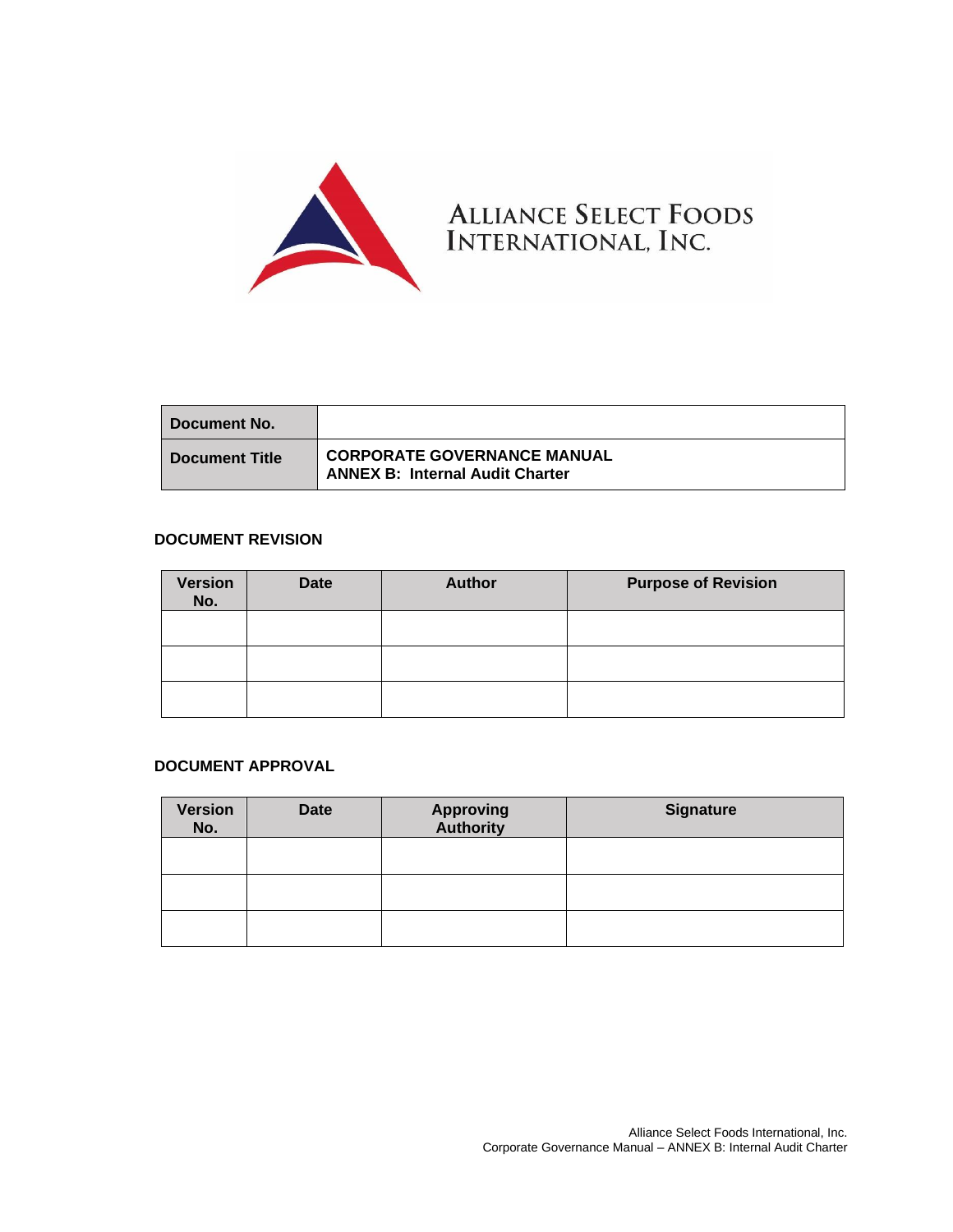

# **TABLE OF CONTENTS**

| I.    | Introduction                 | $\mathbf{3}$   |
|-------|------------------------------|----------------|
| Ш.    | Purpose                      | $\mathbf{3}$   |
| Ш.    | Independence and Objectivity | 3              |
| IV.   | Organization                 | $\overline{4}$ |
| V.    | Authority                    | 4              |
| VI.   | Functions                    | $\overline{4}$ |
| VII.  | Duties and Responsibilities  | $\sqrt{5}$     |
| VIII. | Accountability               | $\,6$          |
| IX.   | Amendment                    | $\overline{7}$ |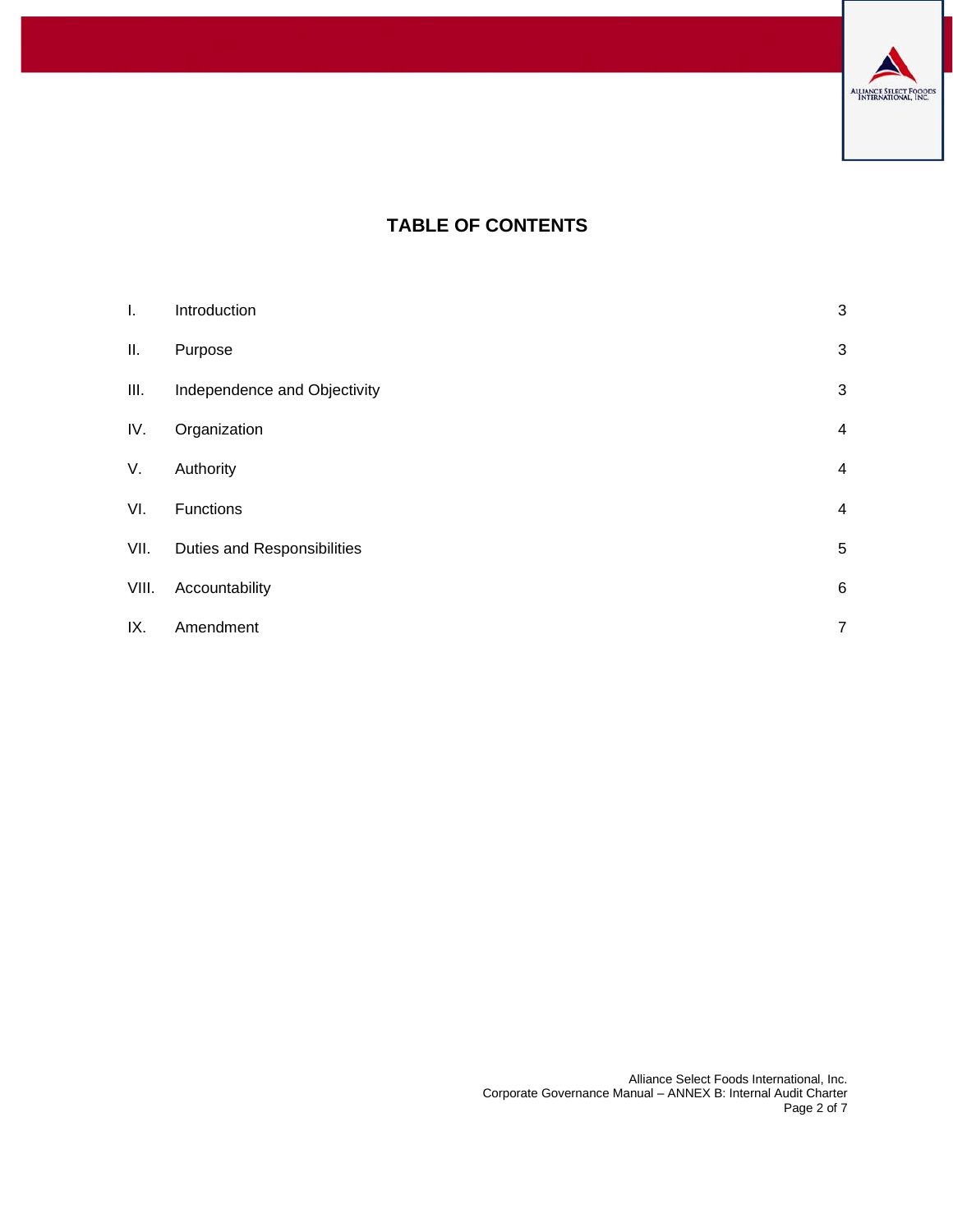

**2017 CG Manual Annex "B"**

## **INTERNAL AUDIT CHARTER**

**OF** 

# **ALLIANCE SELECT FOODS INTERNATIONAL, INC.**

#### <span id="page-2-0"></span>**I. Introduction**

This Internal Audit Charter of ALLIANCE SELECT FOODS INTERNATIONAL, INC. (the "Company") sets forth, among others, the purpose, objectives, authority, scope, duties, and responsibilities, and accountability of the Internal Audit Department (the "IAD") consistent with the Company's Audit Committee Charter (the "ACC") and its Manual on Corporate Governance (the "Manual").

#### <span id="page-2-1"></span>**II. Purpose**

Internal auditing is an important management tool and is one of the ways the Company's Management maintains the integrity, efficiency and effectiveness of its financial, operational, information systems, and other management control systems. Internal Audit operates as an independent yet integral part of Management, conducting its duties professionally and with objectivity.

Internal Audit assists the Board in ensuring that the Company's operations are conducted according to the highest standards by providing an independent, objective assurance and consulting function and by advising on leading practices. Through a systematic and disciplined approach, the IAD helps the Board accomplish its objectives by evaluating and improving the effectiveness of risk management, control and governance processes, and discharging other duties and powers as may be delegated to the Audit Committee by the Board, and as required under the Code of Corporate Governance and the Company's Corporate Governance Manual.

#### <span id="page-2-2"></span>**III. Independence and Objectivity**

The IAD will remain free from interference by any element, including matters of audit selection, scope, procedures, frequency, timing, or report content to permit maintenance of a necessary independent and objective mental attitude.

The IAD must exhibit the highest level of professional objectivity in gathering, evaluating, and communicating information about the activity or process being examined. Internal auditors must make a balanced assessment of all the relevant circumstances and not be unduly influenced by their own interests or by others in forming judgments.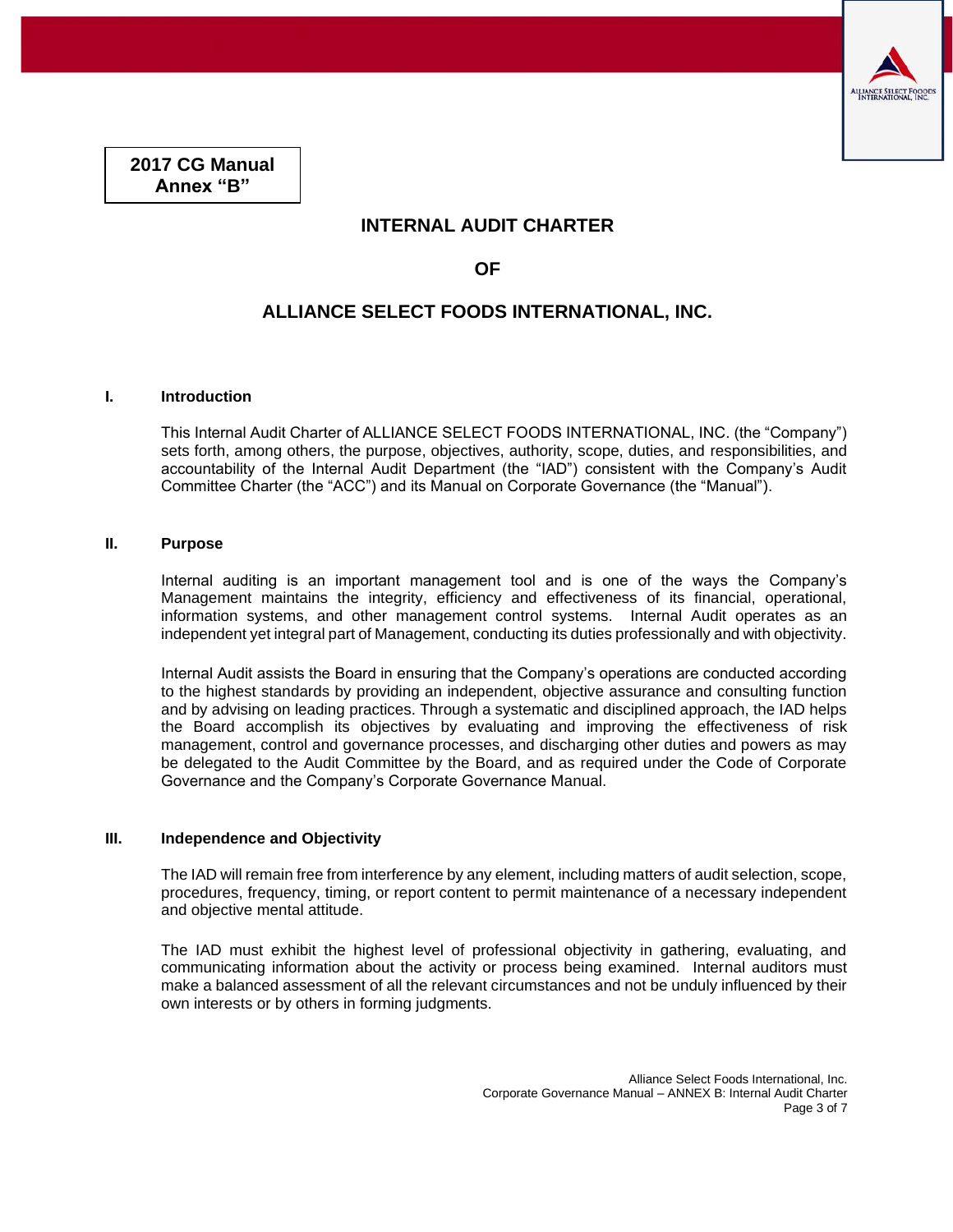

#### <span id="page-3-0"></span>**IV. Organization**

The Company shall have a qualified Chief Audit Executive (CAE) appointed by the Board. The CAE shall oversee and be responsible for the internal audit activity of the organization, including any portion that is outsourced to a third party service provider.

The IAD and the CAE report functionally to the Audit Committee, and administratively to the Chief Executive Officer (CEO).

The Board through the Audit Committee will approve all decisions regarding the qualifications, performance evaluation, appointment, or removal of the CAE as well as the CAE's annual compensation and salary adjustment.

#### <span id="page-3-1"></span>**V. Authority**

Internal Audit aims to promote effective controls at reasonable cost. To achieve this, the Audit Committee, through the IAD, is authorized, in the course of its activities, to:

- 1. Enter all areas of the Company's subsidiaries and affiliates, and have access to any documents and records considered necessary for the performance of its functions; and
- 2. Require all members of staff and management to supply such information and explanations as may be needed within a reasonable period of time.

Heads of subsidiaries, affiliates, and/or departments must inform the internal audit department without delay of any significant incident concerning security and/or compliance with regulations and procedures.

#### <span id="page-3-2"></span>**VI. Functions**

Consistent with the Internal Audit roles and responsibilities cited in the charter of the Audit Committee, the IAD shall provide independent and objective assurance and consulting services designed to add value and improve the company's operations. The IAD functions shall include among others:

- 1. Provide an independent risk-based assurance service to the Board, Audit Committee and Management, focusing on reviewing the effectiveness of the governance and control processes in (1) promoting the right values and ethics; (2) ensuring effective performance management and accounting in the organization; (3) communicating risk and control information; and (4) coordinating the activities and information among the Board, external and internal auditors, and Management;
- 2. Perform regular and special audit as contained in the annual audit plan and/or based on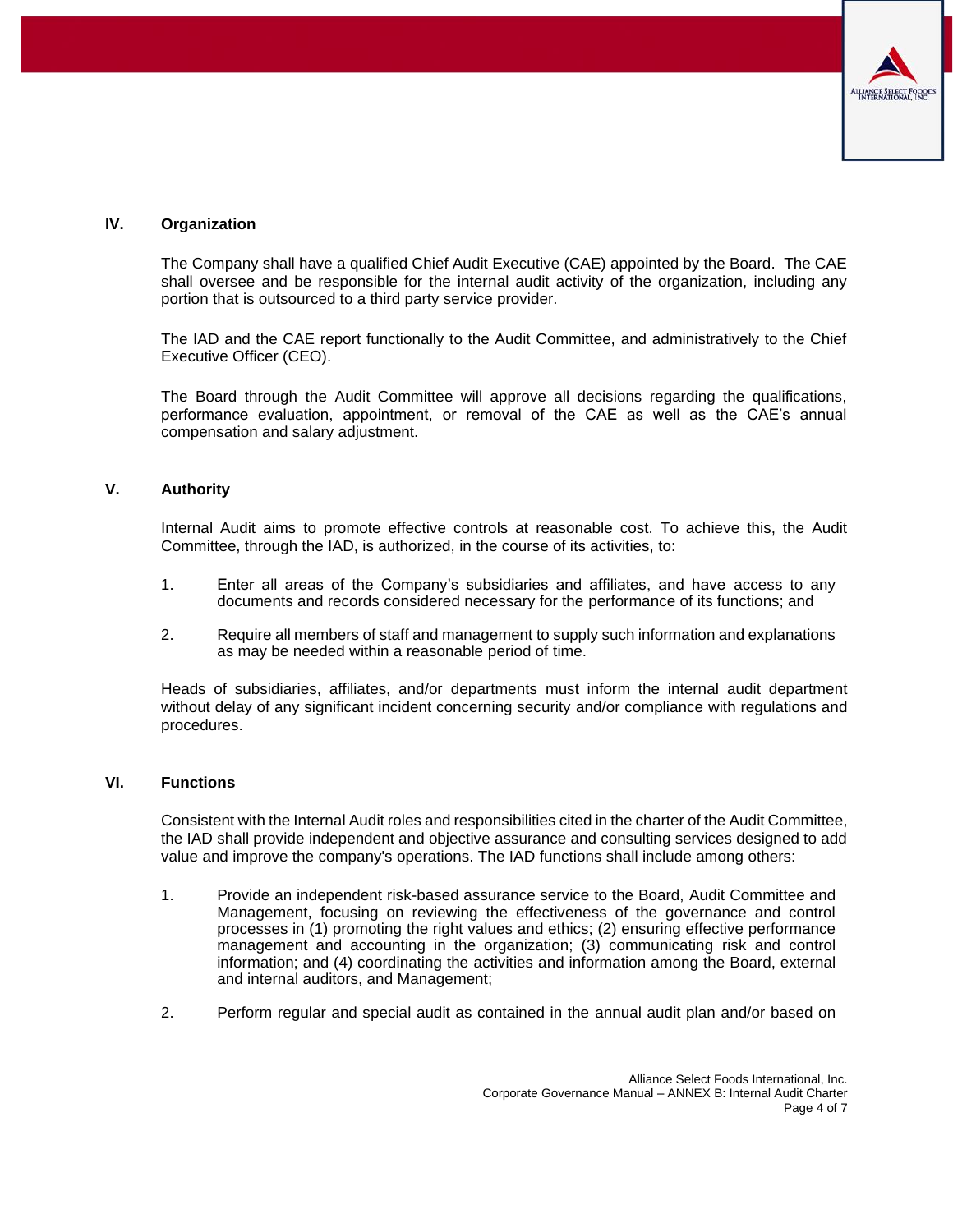

the company's risk assessment;

- 3. Perform consulting and advisory services related to governance and control as appropriate for the organization;
- 4. Perform compliance audit of relevant laws, rules and regulations, contractual obligations and other commitments, which could have a significant impact on the organization;
- 5. Review, audit and assesses the efficiency and effectiveness of the internal control system of all areas of the Company;
- 6. Evaluate operations or programs to ascertain whether results are consistent with established objectives and goals, and whether the operations or programs are being carried out as planned;
- 7. Evaluate specific operations at the request of the Board or Management, as appropriate; and
- 8. Monitor and evaluate governance processes.

#### <span id="page-4-0"></span>**VII. Duties and Responsibilities**

The following shall be the duties and responsibilities of the IAD, among others:

- 1. Develop a flexible annual audit plan using an appropriate risk-based methodology including any risk or control concerns identified by management and submit that plan to the Audit Committee for review and approval as well as periodic updates.
- 2. Implement the annual audit plan, as approved, including as appropriate, any special task or project requested by management and the Audit Committee that are considered as part of the consulting activity of Internal Audit.
- 3. Conduct fieldwork in a professional and timely manner.
- 4. Maintain a professional audit staff with sufficient knowledge, skills, experience, and professional certifications and establish a formal training and development program that will assist the group in achieving its objectives and meet the requirements of this charter.
- 5. Review and evaluate significant merging/consolidating functions, and new or changing services, processes, operations, and control processes in line with their development, implementation, and/or expansion in relation to risk based audit.
- 6. Issue periodic written reports to the Audit Committee and Management summarizing results of audit activities.
- 7. Keep the Audit Committee informed of emerging trends and successful practices in internal auditing.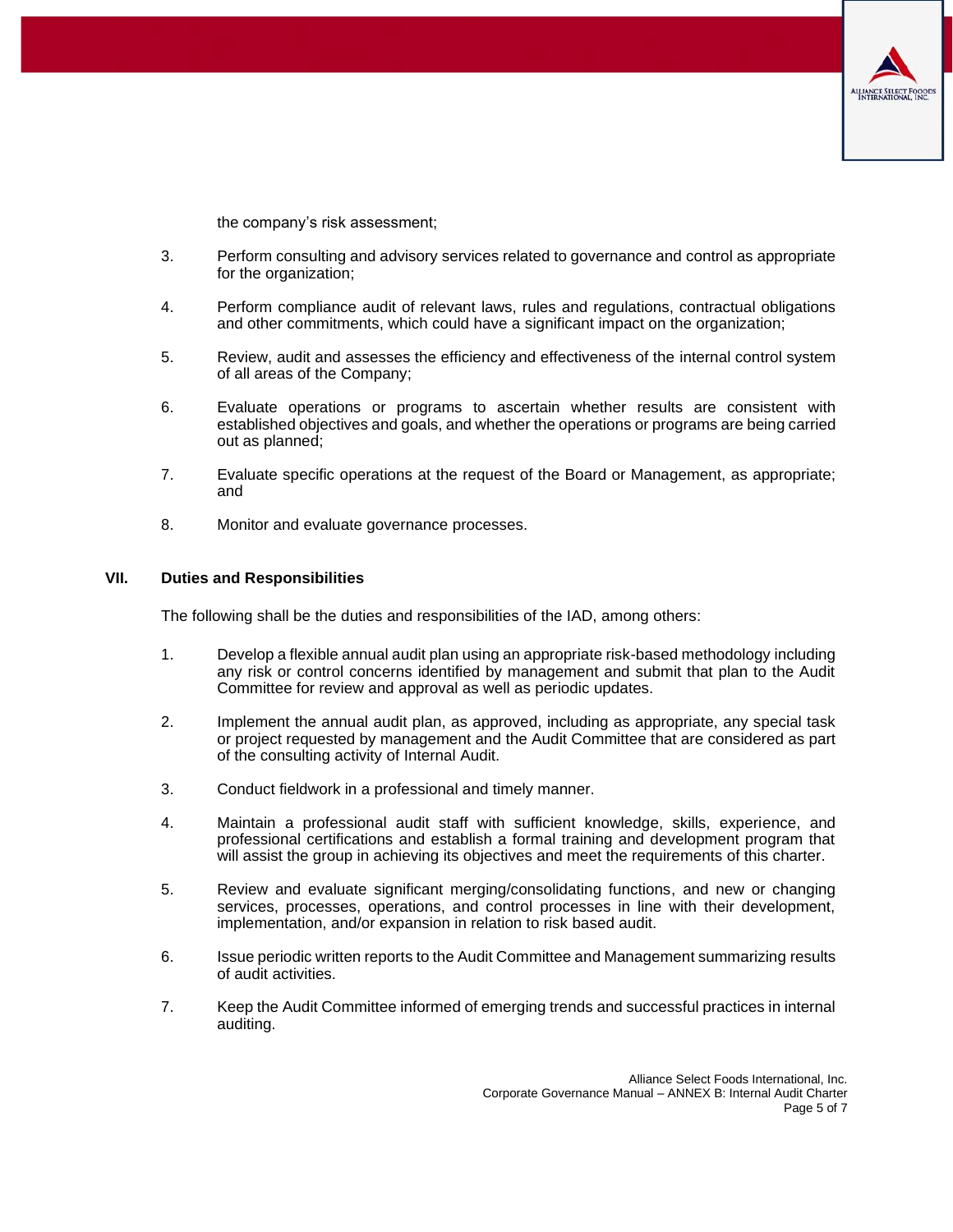

- 8. Provide a list of significant measurement goals and results to the Audit Committee
- 9. Assist in the investigation of significant suspected fraudulent activities within the organization and notify management and the Audit Committee of the results.
- 10. Consider the scope of work of the external auditors and regulators as appropriate for the purpose of providing optimal audit coverage to the organization at a reasonable overall cost.
- 11. Ensure there is appropriate mechanism in place for the anonymous submission of employee concerns or complaints on questionable accounting or auditing matters and notify the Audit Committee of the status and disposition of reported complaints.
- 12. Establish a quality assurance program for the IAD by which the CAE assures the operation of internal auditing activities.
- 13. Perform consulting services, beyond internal auditing's assurance services such as advisory on process improvements, to assist Management in attaining its objectives.

The following shall be the responsibilities of the CAE, among others:

- 14. Periodically review the Internal Audit Charter and present it to senior management and the Board Audit Committee for approval;
- 15. Establish a risk-based internal audit plan, including policies and procedures, to determine the priorities of the internal audit activity, consistent with the organization's goals;
- 16. Communicate the internal audit activity's plans, resource requirements and impact of resource limitations, as well as significant interim changes, to senior management and the Audit Committee for review and approval;
- 17. Spearhead the performance of the internal audit activity to ensure it adds value to the organization;
- 18. Report periodically to the Audit Committee on the internal audit activity's performance relative to its plan; and
- 19. Present findings and recommendations to the Audit Committee and gives advice to senior management and the Board on how to improve internal processes.

#### <span id="page-5-0"></span>**VIII. Accountability**

The IAD, in the discharge of its duties, shall be accountable to the Committee and the Board to: